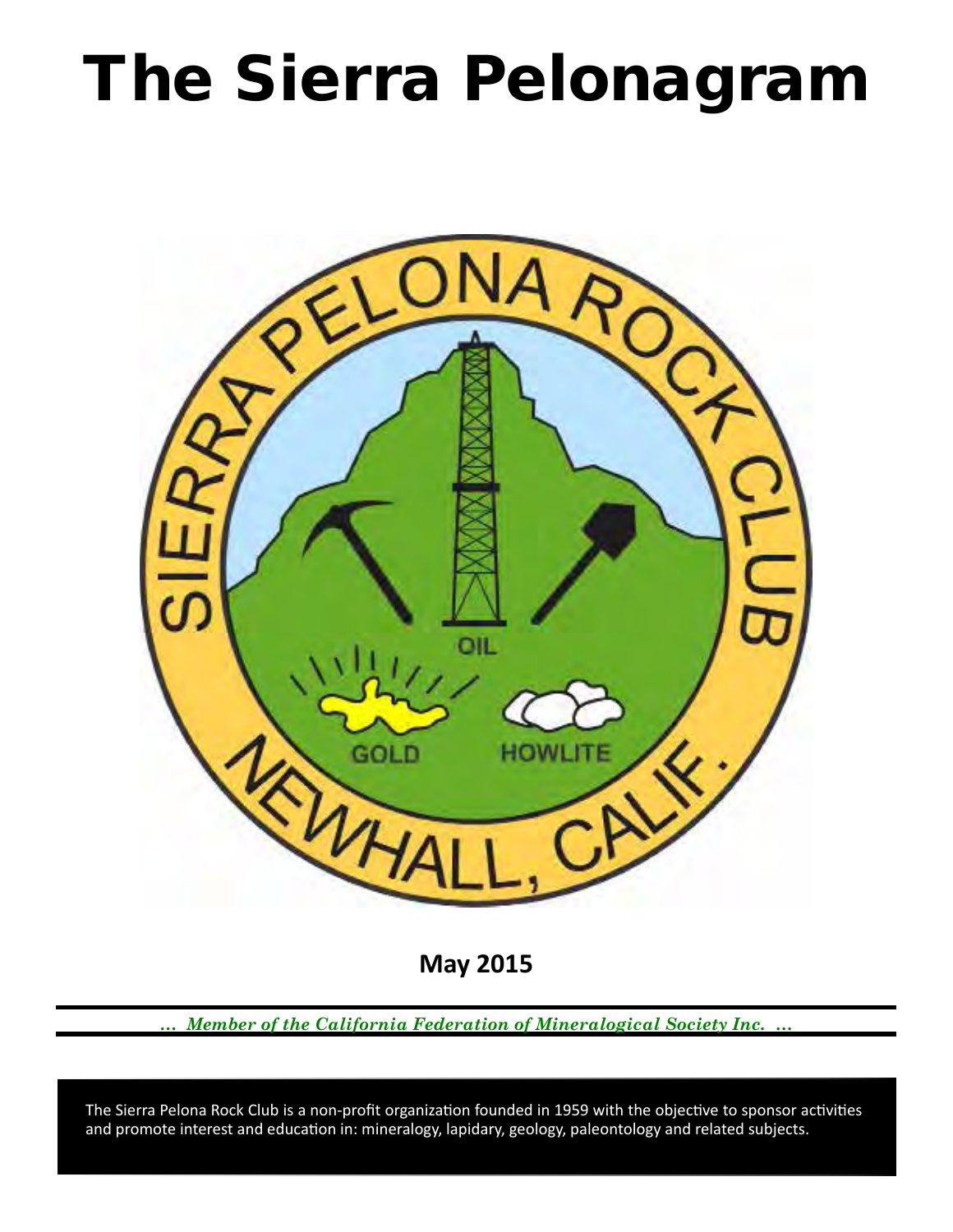### **Happy Birthday to all the Spring Babies!**

| May              |        |
|------------------|--------|
| Deb Clem         | May 26 |
| Kathleen Edwards | May 13 |
| Greg Langewisch  | May 24 |
| Olivia Miseroy   | May 5  |
| Iony Panaitescu  | May 5  |
| Mike Serino      | May 26 |
| Donna Sweet      | May 11 |



## **Placerita Canyon Nature Center's Open House**

 The club had a great spot right on the steps of the nature center. Almost everyone who came to the event had to pass right by that very tempting Wheel. The club had a great turnout and it showed in our bottom line. Thanks so much, Bruce Velie for lining up members to man the tables.

 Trina was able to break away for a bit to wander about and take some photos although there was much more to see than monkeys, hawks and reptiles—but they were pretty neat! Photo credit Trina Aeen.





#### **June**

| Connie Flores-Reisbeck | June 2  |
|------------------------|---------|
| Paul Hobbs             | June 11 |
| Ron Strathmann         | June 25 |
| Heidi Webber           | June 10 |
| Janelle Williams       | June 3  |

# **Officers:**

President – Greg Langewisch Vice‑President – Trina Aeen Secretary: Tina White Treasurer – Ron Rackliffe Federation Director (CFMS/AFMS) – Shep Koss

# **Chairpersons:**

Claim--Mike Serino Donation Rock Table--Akiko Strathmann Equipment--Bill Webber Field Trips – Open Historian ‑Open Hospitality – Tina White Membership – Heidi Webber On-Line Presence (website)-- Larry Holt Pelonagram Publisher, Editor – Heidi Webber Programs – Shep Koss Publicity –Bruce Velie Storage--Bill Webber Sunshine--Brigitte Mazourek

The Sierra Pelona Rock Club, is a member of the California and American Federation of Mineralogical Societies, Inc. (CFMS/AFMS). The general club meetings (Open to the public) are at 7:30 PM, on the 3rd Tuesday of each month at:

# **The Clubhouse of the Greenbrier Mobile Estates EAST 21301 Soledad Canyon Rd Canyon Country, CA 91351**

Contact the Club or the Sierra Pelonagram Editor at: **Sierra Pelona Rock Club**

**P.O. Box 221256 Newhall, Ca. 91322** Or e‑mail: hwebber@pacbell.net *Visit the SPRC website http://www.sierrapelona. com/*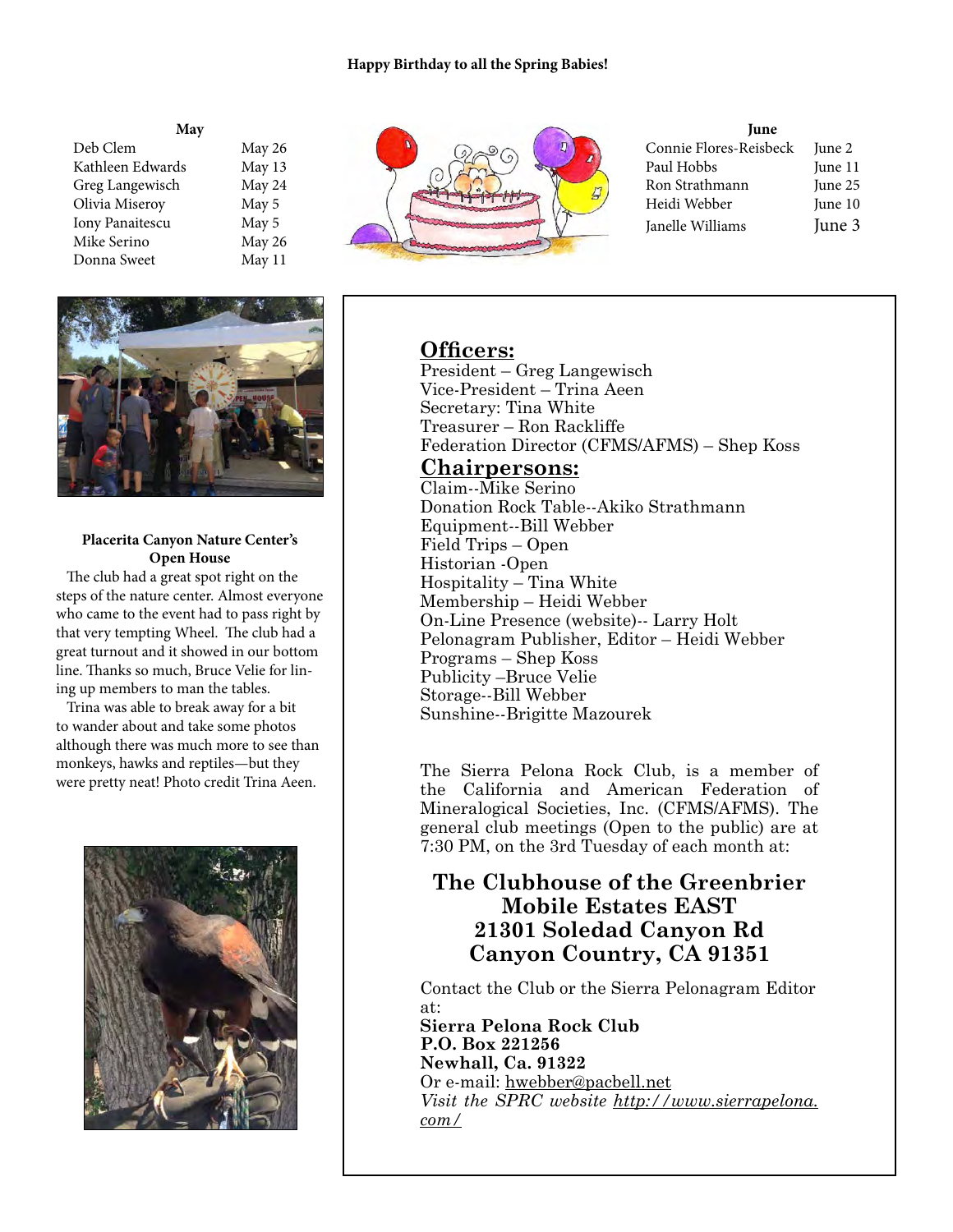

#### **Hello Fellow Rockhounders,**

 With April in the books and May already in full swing we have a lot coming up. On Memorial Day weekend we are having our field trip to Clear Creek to collect some Plasma Agate, Serpentine and Jade. This is a beautiful area and some of us will be camping out or staying in a local hotel in order to get all of it in. There was an email sent out earlier in the month with more details about the field trip. This month's presentation will be about Clear Creek and the materials we can find there.

 Our club workshop at the beginning of the month was a big success. There were a ton of members who showed up to work on the materials they've collected. There were even several "newbies" in the group who had never created anything with their rocks before. Each of them left with a new treasure to take home and cherish. As always, Heidi provided a fantastic lunch and Bill was busy as ever keeping the machines running for everyone. I'd like to extend a super big thanks to Bill and Heidi for hosting the event, once again. I know it is a tremendous amount of work to put one of these on and the club is very lucky to have members like them who will go through the effort to provide such a successful workshop.

 We just got done having the clubs booth at the Placerita Canyon Nature Center Open House. It was great seeing the members who came out to help and visit with each other. The wheel was constantly spinning throughout the day with dozens of wide-eyed children winning the awesome tumbled stones, toys and candy. I always love to see the enthusiasm the kids have for the tumbled stones. We all had a great time and made some money for

the club.

 On Thursday, May 21st, we'll have our Q2 wire wrapping group meeting. This will be from 7-9 pm at the clubhouse. Members and guests of members are welcome to attend the group meeting. Visit the Facebook page to get additional info. I hope to see a bunch of us there.

 I hope everyone has a great May and gets a chance to go out and collect some great material. See you soon,

Greg Langewisch

## **Q2 Workshop**

 It was a perfect spring day to have a workshop at mine and Bill's home. Around 15 club members showed up starting at 10am to begin their cutting, grinding and polishing. Greg was great showing new members Therese Edwards and her children Olive and William how to use the machines. William made a fantastic first cab too!

 After a lunch of grilled chicken (and black bean patties for the vegetarians), with all the fixings prepared by me, people started filtering out as they finished their project. It was a great day enjoyed with friends.













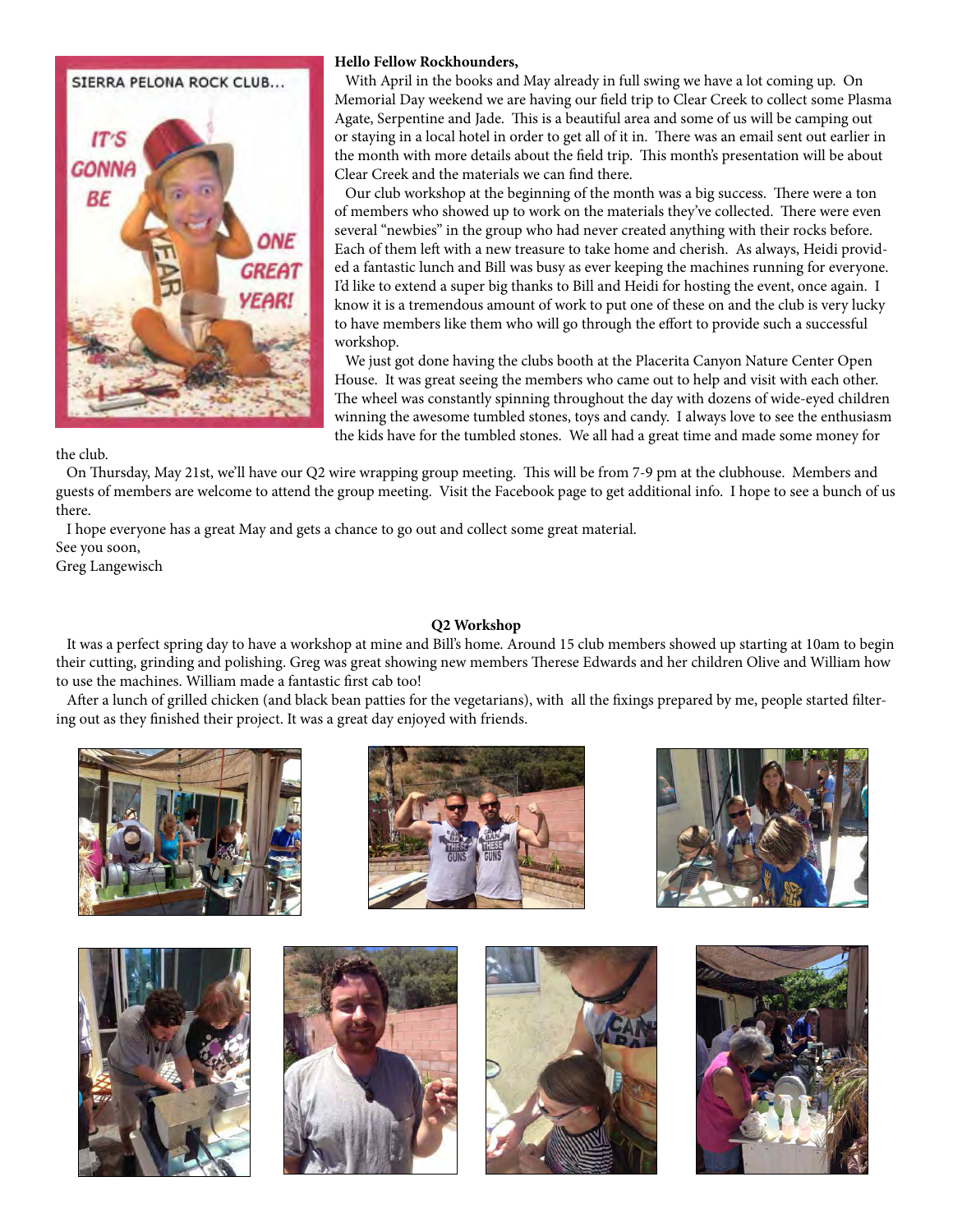## **Hello Everyone,**

As you probably know, this months field trip will be to Clear Creek to collect plasma agate, serpentine and jade. We will be having a presentation on the location and the types of materials that can be found there at our May general meeting.

However, if you plan on attending, you will need to get a permit online. Go to Recreation.gov and search for Clear Creek Management Area, CA. There are also maps to get there on the site.

The permit is good for 7 days which is good since there is a group of us planning on going up on Friday and camping out until Saturday or Sunday.

There are some cautions we must observe while in the area. Parts of the area are known for having asbestos. So, its important that you are aware of that. More information about that is contained on the website. This will be a fantastic field trip and one that I don't believe the club has ever been to before. So, I hope a bunch of you can make it.

The site states that there is ATV use. But I'm not familiar with where that is and you would need to get additional permits to use ATV's there. More info on that can be found on the permit page.

Let me know if you have any questions.

## Greg



**Congratulations** to new, first-time Grandparents, Trina and Omid Aeen. Allison Rose's parents are Candice and Alex Applegate.



**Sierra Pelona Rock Club** General Meeting Greenbriar Estates Clubhouse April 21, 2015

 The meeting was called to order at 7:40pm. Yolanda Resnick was introduced to the club as our newest member. 20 members were in attendance, no guests.

 Greg said that 15 people went to Shark Tooth Hill. He also said that the Spring Gala was well-attended. The April field trip will be to the North Edwards Claim and there will be a weenie roast. The Antelope Valley annual Rock and Mineral show will be the same day. May 2 is the Q2 workshop at Bill and Heidi's from 10 until done. Lunch is \$5.

May 9 is the Placerita Canyon Nature Center Open House from 10-3. Need help with the booth—see Bruce Velie. Wire wrap this month, the date Thursday May 21.

May 23, field trip to Clear Creek near Coalinga. You can gather plasma agate, jade, serpentine.

June 20 field trip will be to Moonstone Beach in the San Simeon area.

The Summer Picnic will be in June, replacing the General Meeting. The date TBD.

The meeting was adjourned at 7:50 for Evelyn's program on chalcedony, agate and jasper.

Respectfully Submitted Heidi Webber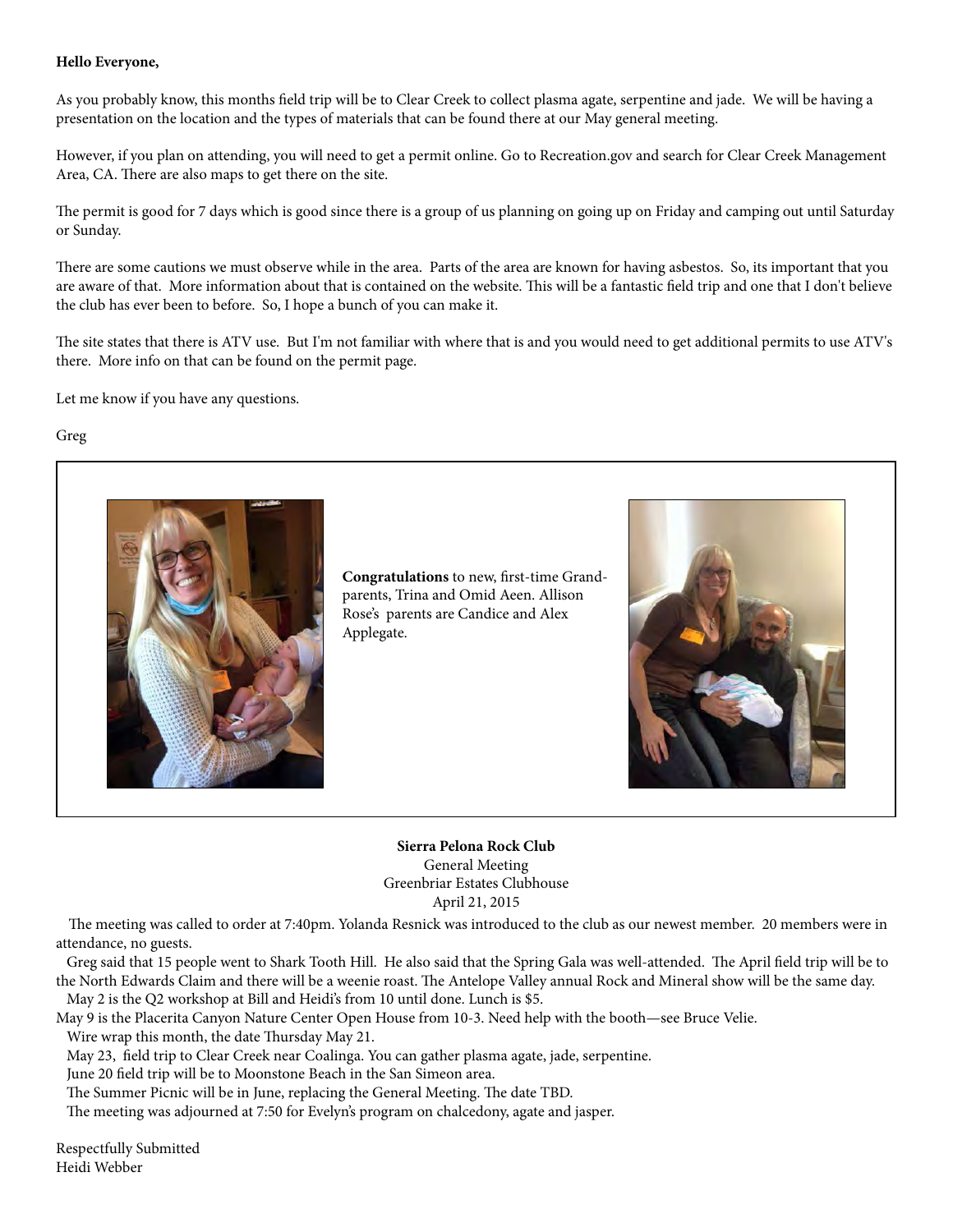# **SPRC Board Meeting** May 5, 2015 Greenbrier Estates Clubhouse

 In attendance were Trina Aeen, Shep Koss, Greg Langewisch, Ron Ratcliffe, Evelyn Velie, Bruce Velie, Heidi Webber, and Tina White.

 The meeting began at 7:02 p.m. with a discussion of the revised roster (provided by Heidi, with updates still pending) and of those yet to pay their annual dues.

#### Old Business

 Shep brought up the issue of whether or not SPRC ought to join ALAA (American Land Access Association) as urged by member Ruth Hidalgo. Our group's non-profit status was discussed, and it was agreed that membership in/support of non-partisan groups is permitted. (This discussion was resumed later in the meeting.)

May Field Trip to Clear Creek (near Coalinga)

Memorial Day Weekend

• May's general membership meeting will feature a presentation - developed by Trina, delivered by Greg - on what may be collected there

• Attendees must register in advance, fee of \$5/car plus \$6 registration charge

• Greg will send out an informative email on 5/6

 Greg asked that we again address the issue of non-members attending Club events. It was agreed that it will be Club policy that attendance at 1 event (workshop, wire-wrap, etc.) is acceptable prior to joining the Club so that prospective members may observe what the Club has to offer.

There followed another quick review of our insurance/liability/D&O insurance coverage.

Placerita Canyon Nature Center Open House

Saturday, May 9th

• Bruce has been recruiting volunteers for 2 shifts; 9 – 12:30 and 12:30 – 4; there was something of an imbalance in the number of volunteers, which was remedied through discussion.

- Heidi will buy candy, Trina will order toys through Amazon Prime
- Bill W. will bring a Genie polisher, trim saw, and tumbler
- Greg will bring rough/slab/cab examples
- Greg and Tina will look for business cards to be distributed

Other Club Events:

- May 13th: Wire Wrap postponed; to be held at Greenbrier Clubhouse
- June 13th: Summer Picnic planned for 11:00 a.m., location TBD
- June 27th: Field Trip to Moonstone Beach (near Cambria)

Tina mentioned that she has been unable to open the Q2 Schedule sent out by Greg; Heidi expressed the same concern.

#### New Business

 Bruce raised the issue of contacting those who attend a meeting and do not follow-up; Heidi shared that she already does so, if they have provided an email address.

 Shep mentioned that the Federation Meeting in June is to be held in Lodi, and asked if anyone wants to attend in his stead; there were no takers.

 Heidi shared that she can no longer copy the CFMS announcement into our newsletter; Trina suggested a technical option which Heidi will try.

 Shep re-introduced the issue of SPRC's joining ALAA; there was much discussion both pro and con, but no decision was reached. Shep will verify that the annual fee for the Club would be \$50.

 Shep also advised us that each club is allowed to nominate a Rockhounder of the Year through the Federation; after a brief discussion, it was generally agreed not to pursue this at this time.

 Heidi expressed her concern about there being multiple formats of the Club's application form in use; it was agreed that the Board will review all forms in use at the next meeting, and agree upon one format.

Ron delivered the Treasurer's Report; we're still in the black!